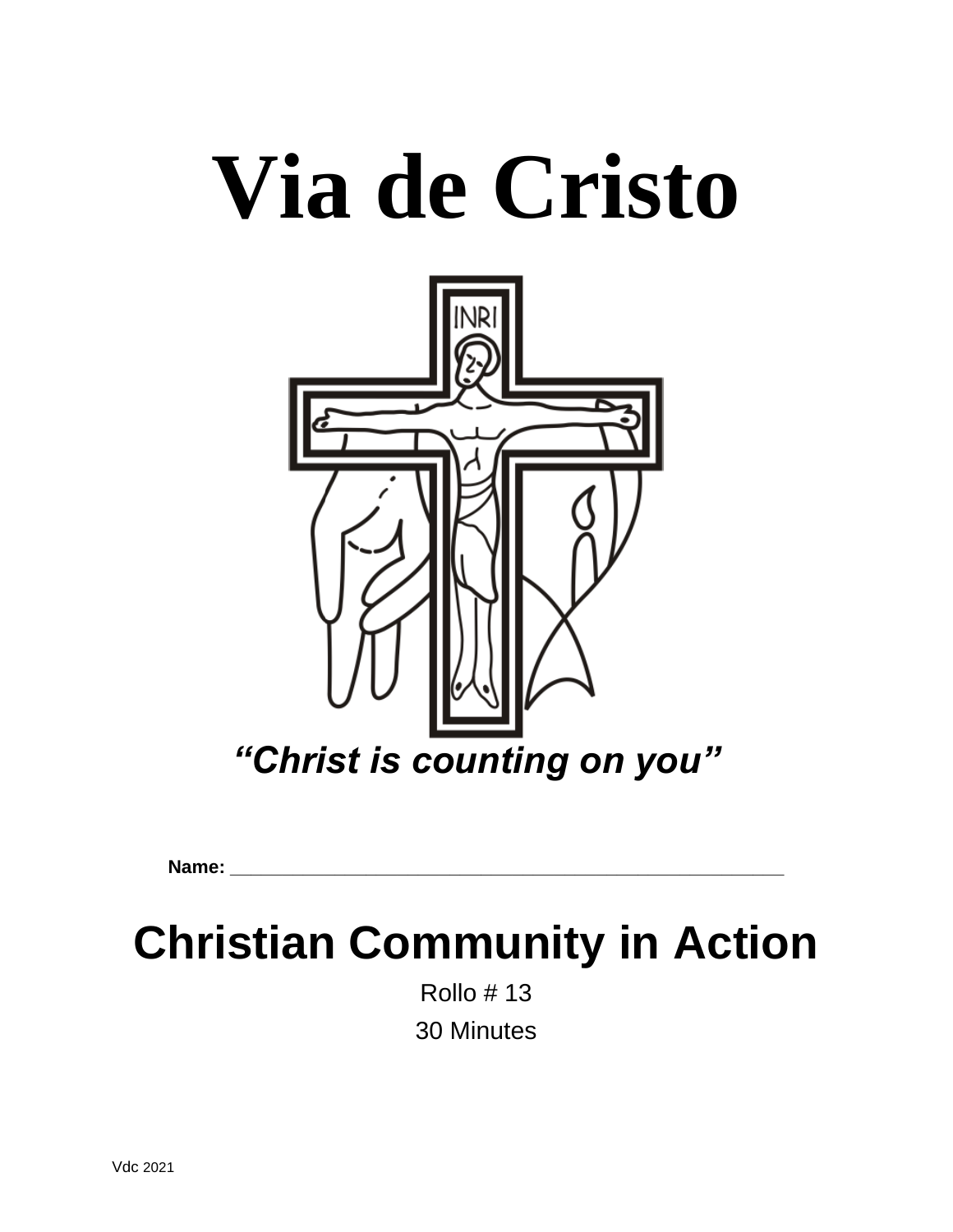#### **CHRISTIAN COMMUNITY IN ACTION**

**Time:** 30 minutes. Content of this rollo is expected to take 22 - 25 minutes, allowing for 5 – 8 minutes of personal examples or testimony.

**Orientation:** In the preceding talk (Life in Grace) the participants will have been shown a source of strength in deepening their union with God but will probably be thinking of themselves as Christians individually. The speaker should take them from thinking of themselves as individuals to seeing themselves as a part of a larger, evangelizing community. Only if they see themselves in this light will the final talk on Total Security in Your 4th Day (Group Renewal/Ultreya) make sense

**Style:** The speaker should have lived the experience of being part of a group which is transforming the environment. Authentic witness is essential. The only witness pertinent to this talk is the story of an environment being transformed, preferably by or through the means of group support. \*This story is to be interwoven throughout the points of the talk. Examples would show how effective apostolic action can be and give a glimpse of a real Christian community in action. A clear, enthusiastic approach is essential.

**Objectives:** To show the participants the need for Christian community; our mission, the Christian renewal of society, is not ours alone, but ours as a member of community. To prepare them to work as a member of a team, working together in groups (It is always the group that leavens the environment.); To build an attitude of community spirit and solidarity; To show them that we cannot head off in our own direction without the love and support of the community; The objectives of this talk are:

- We are to form Christian communities in our environments.
- Our mission is to transform our environments into living Christian communities.
- The purpose of the Christian community is the evangelization of the world.
- God gives the community what it needs to accomplish this goal.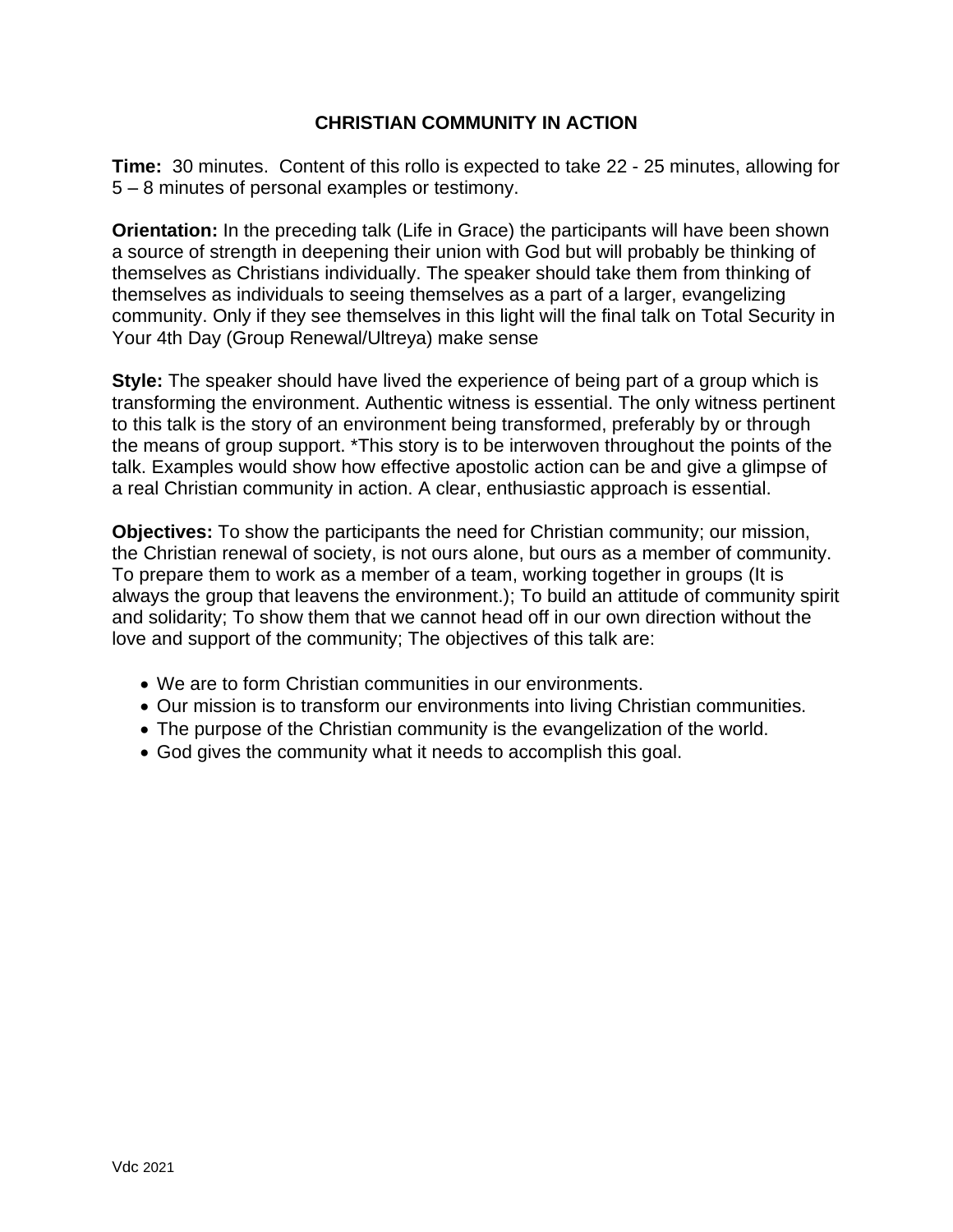**Preparation:** Prepare to write your Rollo with prayerful consideration of the above orientation, style, and objectives. Remember, you are delivering God's message through your words. Studying the following verses will provide context and guidance.

Matthew 28:18-20 Matthew 10:16 Matthew 18:20 Luke 14:18-23 and 26-27 Ecclesiastics 4:9-10,12 Mark 6:7 Acts 2:44-47 Acts 4:31-32 1Thessalonians 5:17 Galatians 3:26-28 Ephesians 6:18 Luke 10:25-37 Matthew 10:20 Isaiah 42:1-4 Mark 9:23 1 Corinthians 12:12 Proverbs 3:5-7

**Do not include all the verses in your talk**. Pick two to four that speak to you and share them to emphasize your point. The Rector and Spiritual Director may also have verse selections to include.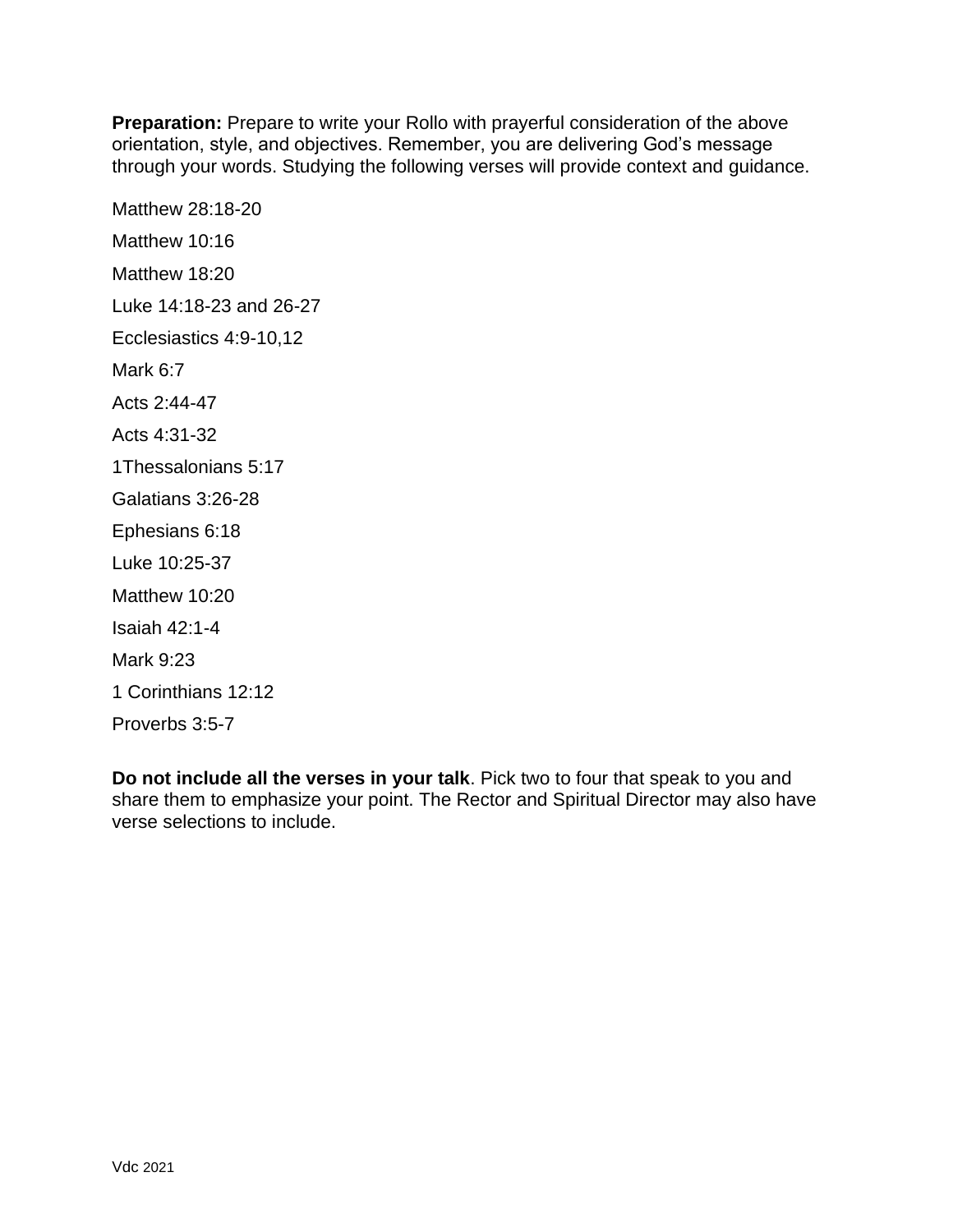#### **1. INTRODUCTION**

- A. Why are you here? God called you by invitation from the Christian community.
- B. These members of the greater Via de Cristo community were changed by God's unconditional love and grace.
	- They found Christian friendship with one another.
	- They have a sense of mission to change their environments to be more self-giving (Christ-like).
- C. How wonderful if all of our environments could be like this weekend!
	- Everyone would live surrounded by love and grace, able to develop to their full Christian potential, living in the freedom and security of God's love and grace.
	- Christ would be present to all and within each of us.
- D. Our mission: transform our environments into living Christian communities.
	- Definition of Christian community: A Christian community is a group of people working together to share Christ in the world by spreading God's love, forgiveness and encouragement to others.
	- It is achieved by introducing new life into an environment.
	- Three steps toward that mission:
		- 1. Develop Christian leaders. (Leaders talk)
		- 2. Help them understand their place in Christ's mission. (The Study and Environment talks)
		- 3. Link them together to work more effectively. (Christian Community)
	- We can more effectively impact our environments through small Christian communities working together as the body of Christ.

# **2. NEED FOR COMMUNITY**

A. Our society teaches us that in order to be successful we must be selfsufficient. However, reality is: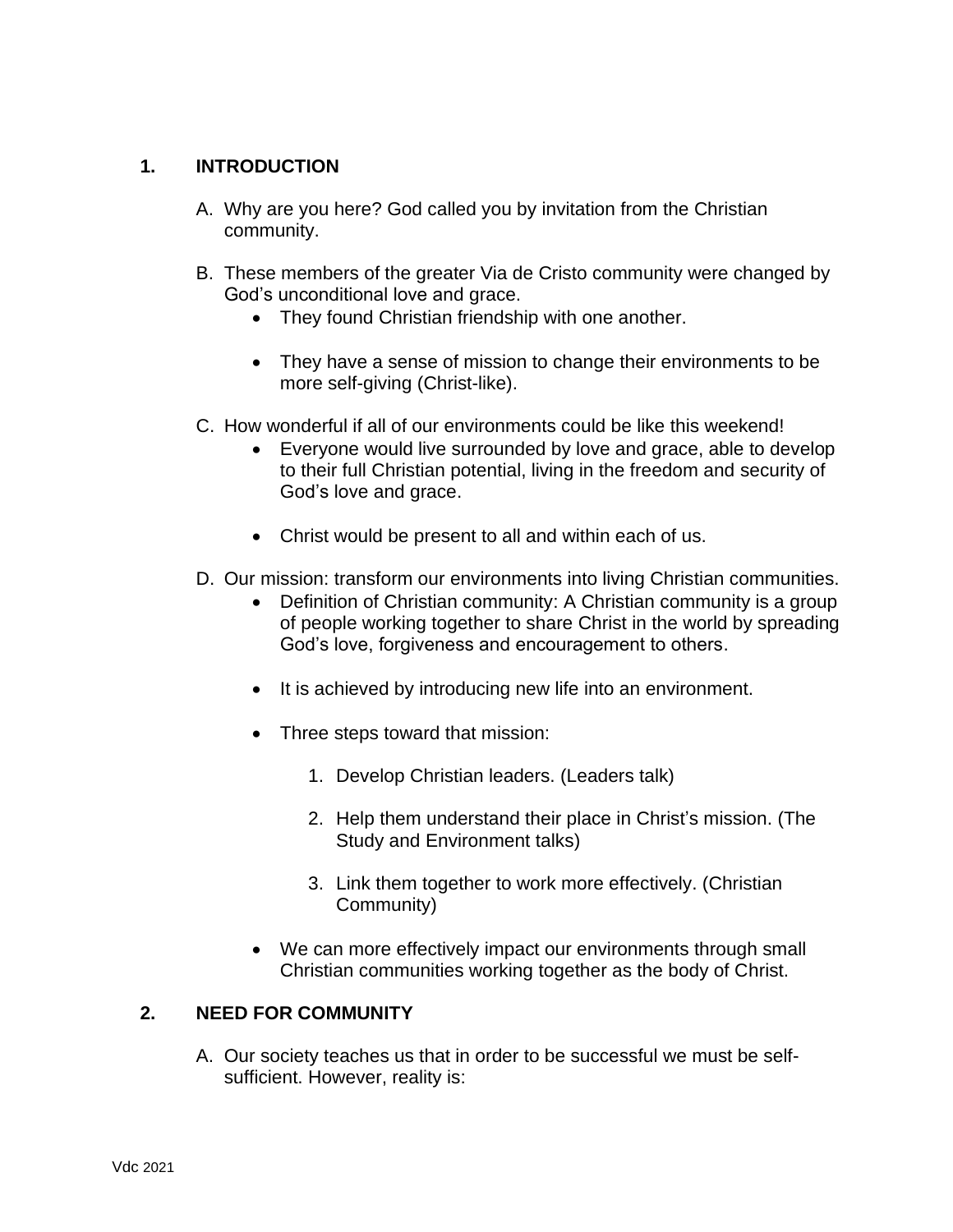- People need people, it is God's plan for humanity. Loneliness and fear of isolation are two of humankind's greatest fears. The need for relationships with others is a basic human need.
- People cannot fully develop in isolation. We inevitably form into different kinds of groups. Some groups are short-term, some are long-term and they have a variety of purposes. They all show our need for sharing life with others.
- B. Society is made up of groups such as family, vocational, cultural, social, recreational, political, etc. Each group has a purpose that influences the atmosphere of the group.
- C. Most of these groups (environments) do not provide for our basic needs. Even many church groups never become a close community. They tend to be centered on the specific purpose of the group rather than centering their lives and purpose in Christ.
- D. Briefly describe the environment you will use in your witness as it has been and continues to be influenced by the Christian community.
- E. To effectively bring Christ to the world, we must form small Christian communities in each environment. For true Christian community to form, Christ-like loving, self-giving, and prayer for one another must be present.

# **3. CHRISTIAN COMMUNITY**

- A. Christianity is based in community. God gave us a family. We are baptized into a church family and the family of God. Scripture confirms God's plan for community to accomplish our mission. Thus, to enter into God's plan, Christian's form communities where the mission of Christ forms a common bond. The nature, purpose and spirit of a Christian community are unique and we cannot do it alone.
- B. Pastors and laity are partners in Christ's work. The pastor is the shepherd charged with enabling laity and guiding them in their walk with Christ and their attempts to reach out to others. Clergy and laity need to work together (Laity Talk)
- C. Characteristics of a Christian Community
	- Only one center: Jesus Christ and His mission.
	- Living friendship with Christ.
	- Guided by the Holy Spirit.
	- Common idealism, spirit of self-surrender, trust, self-giving love.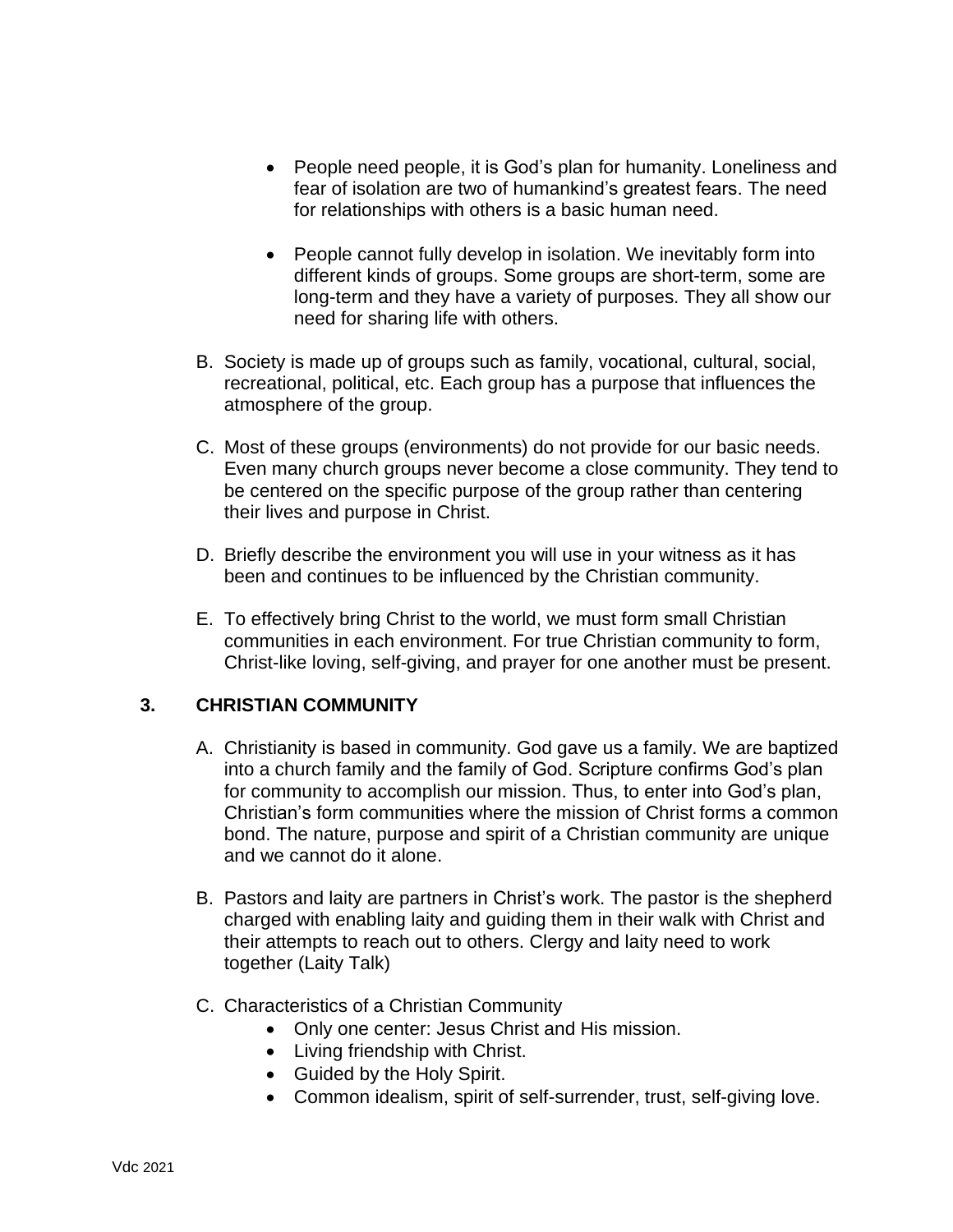- Desire to share Christ with the world.
- Praying together.

#### **4. PROCESS OF BECOMING CHRISTIAN COMMUNITY**

Developing Christian community among believers and the world requires personal encounter, feeling understood and forming friendships based on the common love for Jesus. Through these friendships, forming a Christian Community together, we saturate the environment with a sense of the gospel by living out the Christian ideal.We must respect the personal freedom of each individual to respond to the gospel, all the while remembering that this is God's work.

- A. Working together in Christian Community transforms the environment. As each member shares and is aware of their gifts and the gifts others bring, we can influence our environment by living the Christian ideal and sharing others with Christ.
- B. An illustration of this concept: A coal away from fire will glow and remain warm for a moment but will struggle to stay warm. A coal in the fire will burn brightly. The collective witness of all Christians in a community are like a collective heat of all the coals in a fire, helping each other burn brightly and putting forth heat.

## **5. VIA DE CHRISTO PROVIDEES A MEANS TO FORM CHRISTIAN COMMUNITY**

- A. We must establish a Christian community in each environment if we are to bring the world to Christ. We cannot hide our faith. We have to share the treasure of God's grace with others. Make a friend, be a friend, bring a friend to Christ. This is our mission. It is not an option. It is a requirement of following Christ.
- B. The method to begin, help Christian Community share the Gospel as Christ calls us to do is to form and sustain small groups:
	- Get to know one another.
	- Share your joy, pain and concerns.
	- Grow in friendship centered in Christ.
	- Receive the love and grace of God.
	- Give your idealism, self-surrender and spirit of charity.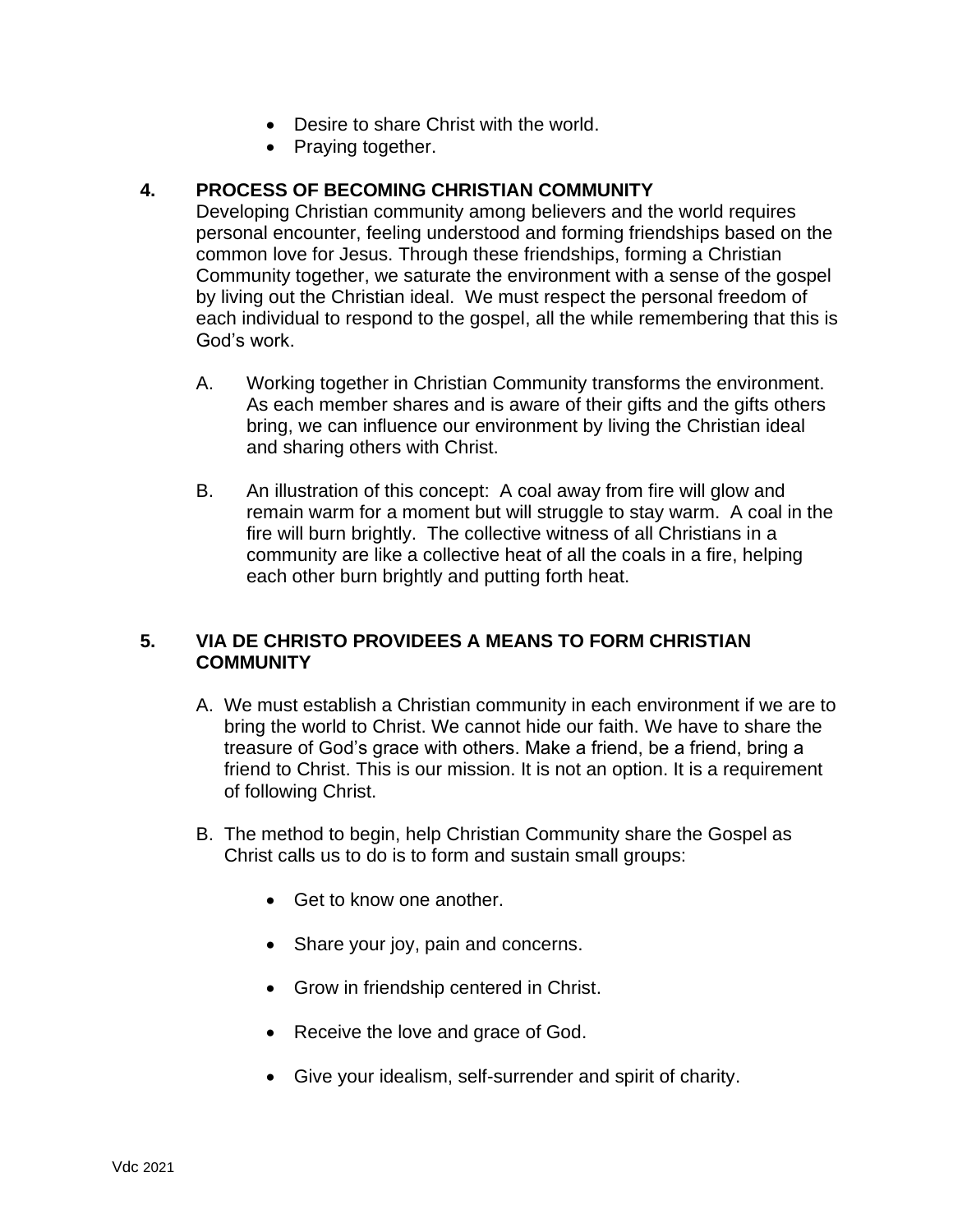- Depend on the power of God.
- Pray together.
- C. God-given characteristics needed to achieve this goal.
	- Generosity.
	- Dependence on prayer and the power of the Holy Spirit.
	- Love and humility to work as a team.
	- Sense of responsibility.
	- Dedication and initiative.
- D. Stages of community development: Forming authentic Christian community is not easy. Community develops as members learn to trust each other, become vulnerable and are honest about their feelings, even negative ones.
	- Honeymoon stage. We are idealistic and committed and develop a bond with each other.
	- Disillusionment stage. Problems among members emerge. Often the group falls apart at this stage. As a group, we must persevere in order to work through the problems that arise. We should reach out to each other in a spirit of encouragement and love.
	- Reality stage. The group works through its problems together, with God's guidance true Christian Community begins.

#### **6. CHRISTIAN COMMUNITY IS APOSTOLIC**

- A. Christian community reaches out to others. It is not turned in on itself.
	- Jesus sent his disciples out two by two.
	- The first Christians knew the value of community.
	- We must create our own communities as living witnesses of Jesus' love both locally and globally.
	- Christian community exists as long as its love reaches out to the entire world.